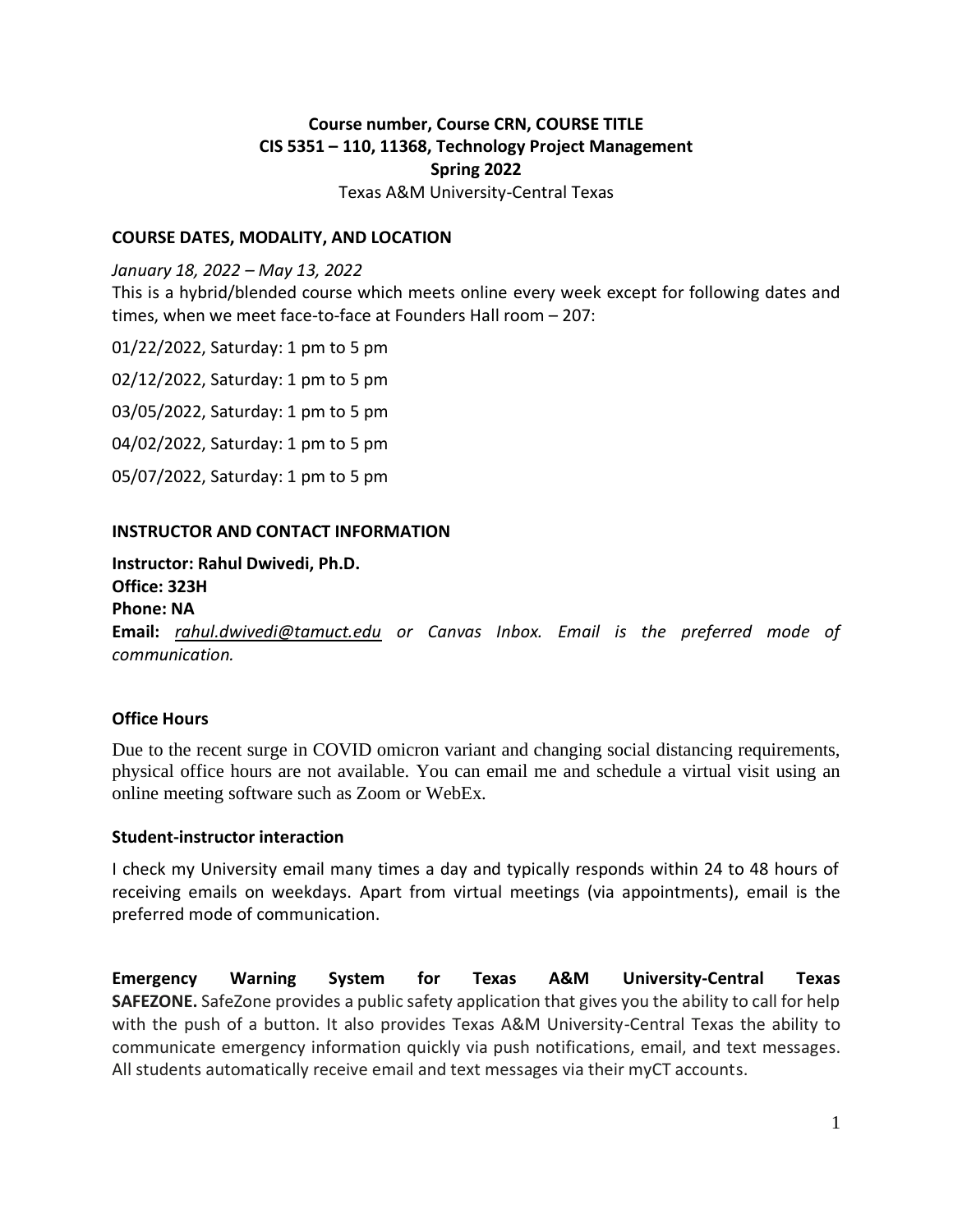Downloading SafeZone allows access to push notifications and enables you to connect directly for help through the app.

You can download SafeZone from the app store and use your myCT credentials to log in. If you would like more information, you can visit the [SafeZone](http://www.safezoneapp.com/) website [www.safezoneapp.com].

To register SafeZone on your phone, please follow these 3 easy steps*:*

- 1. Download the SafeZone App from your phone store using the link below:
	- o [iPhone/iPad:](https://apps.apple.com/app/safezone/id533054756) [https://apps.apple.com/app/safezone/id533054756]
		- o [Android Phone / Tablet](https://play.google.com/store/apps/details?id=com.criticalarc.safezoneapp)

[https://play.google.com/store/apps/details?id=com.criticalarc.safezoneapp]

- 2. Launch the app and enter your myCT email address (e.g. {name}@tamuct.edu)
- 3. Complete your profile and accept the terms of service

# **COURSE INFORMATION**

# **Course Overview and description**

Study the concepts and practices of project management and its importance to improving the success of information technology projects. Utilize project management concepts and techniques within group projects, as a project manager or active team member. Topics include techniques for planning, organizing, scheduling, and controlling information systems projects.

### **Course Objective or Goal**

# **Student Learning Outcomes**

Successful completion of this course should enable the student to

- Explain key elements of the project management framework, including the project management knowledge areas, common tools and techniques, project stakeholders, and project success
- Determine IT project feasibility.
- Plan and initiate an IT project, including project scheduling and creation of a work breakdown structure.
- Manage IT project execution, including schedule, scope, and resources.
- Identify and manage IT project risks.
- Analyze and manage stakeholder expectations to a successful project outcome
- Manage project teams, including using effective strategies and recommendations to improve team function and performance.
- Use project management tools, techniques, and skills
- Apply successfully broadly applied project management tools and techniques to small and medium size IS projects.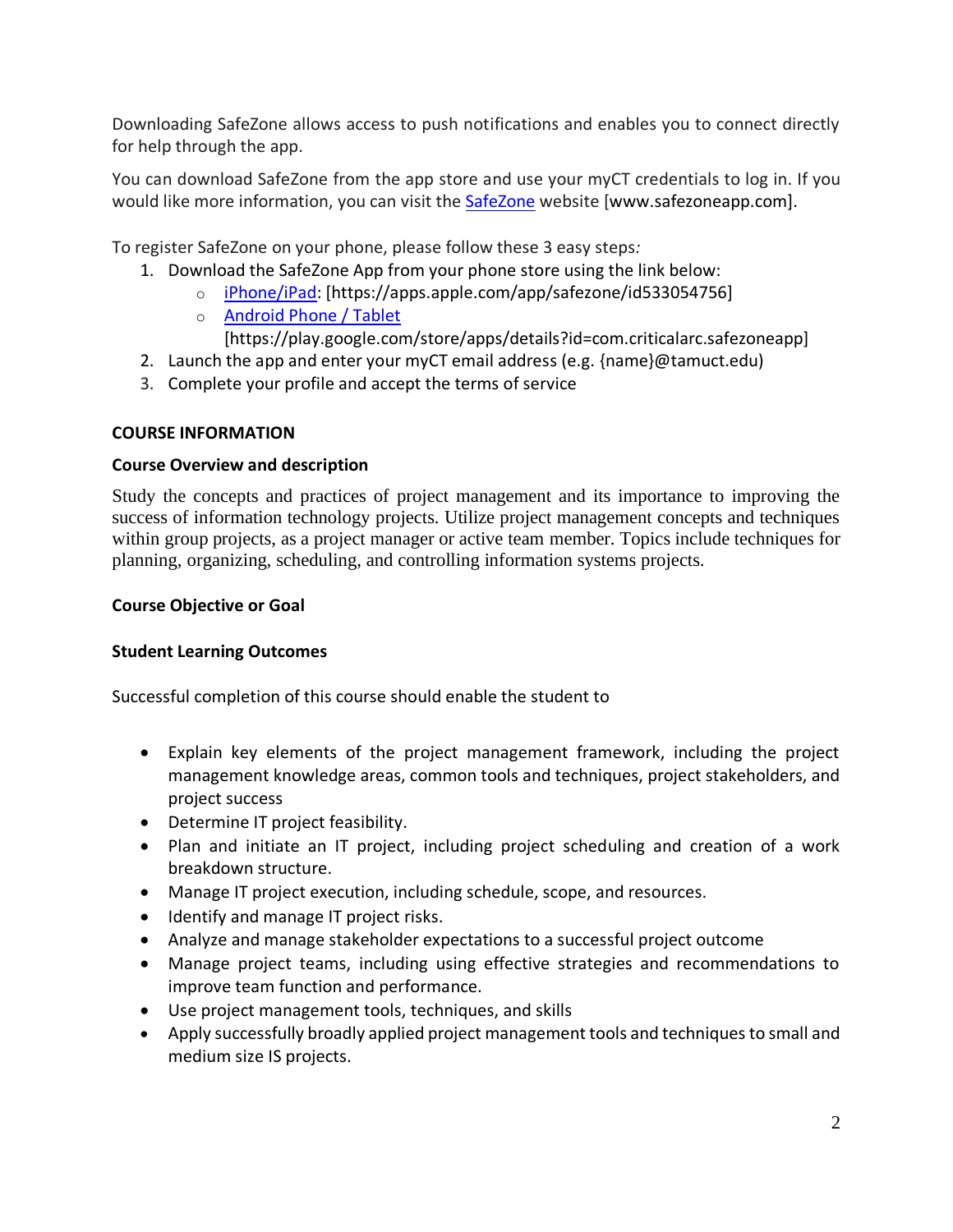# **Competency Goals Statements (certification or standards)**

None

# **Required Reading and Textbook(s)**

Project Management: Achieving Competitive Advantage, 5th Edition. Jeffrey K. Pinto, ©2019, Pearson, 9780134730332

Optional / Reference Texts:

- 1. A Guide to the Project Management Body of Knowledge (PMBOK Guide) 6th Edition, Project Management Institute (PMI) 2017. ISBN: 9781628251845.
- 2. American Psychological Association. (2009). Publication Manual of American Psychological Association (6th ed.). Washington, D.C

**Note:** A student of this institution is not under any obligation to purchase a textbook from a university-affiliated bookstore. The same textbook may also be available from an independent retailer, including an online retailer.

**Reading Assignments:** All assigned chapters along with assigned readings will be used for class and/or canvas discussions. Students are expected to study the assigned readings before each class session.

**Supplementary Material:** The course textbook will be supplemented with other materials that may include research papers readings, handouts, oral presentations, industry articles, videos including TED talks, research paper readings, case studies, power point presentations etc.

# **COURSE REQUIREMENTS**

Course Requirements:

**Examinations:** There will be three exams. The first two exams must be taken in person during class time. The third exam may be a take home exam. Each exam will be worth 20 points. The exams will consist of multiple-choice questions (to be answered online via Canvas).

**The exams will all be open book / open notes** and will be available via Canvas. For the exams, you will be required to know not only the material from the textbook chapters, but also material from the class lectures such as power point slides and any supplementary/additional material provided.

**Semester wide individual project:** Students will research and prepare a project management plan for an IT Project (more details will be available on Canvas soon). The project assignment is worth 20 points. Projects turned in after due date are considered late. 5% or 4 points will be deducted for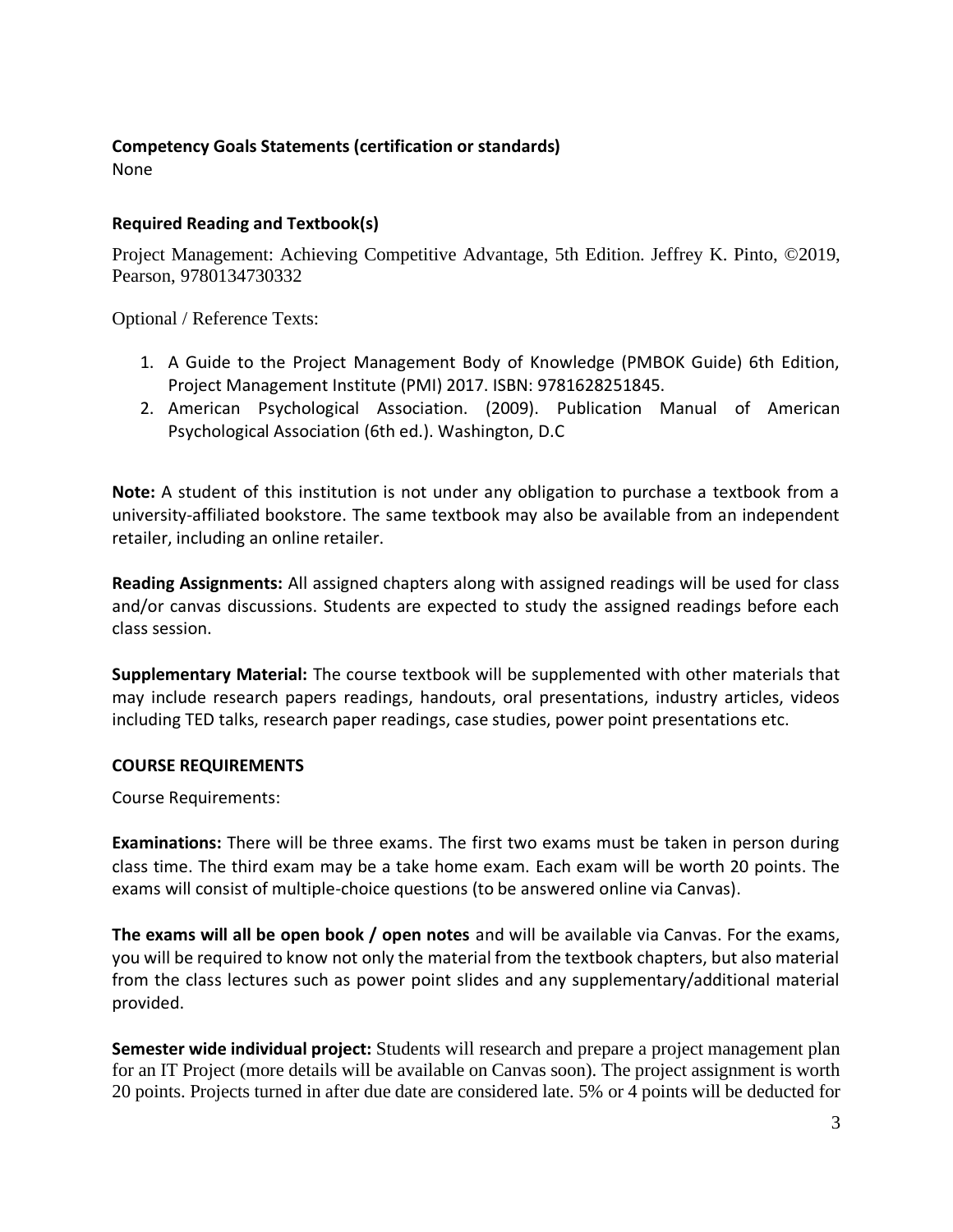each day the assignment is late. The due date for the individual project is May 9<sup>th</sup> mid night (11:59 PM). Projects turned in after due date are considered late.

**Individual Homework assignments:** There will be four individual homework assignments based on either the material covered in class or project management case studies (to be provided) involving a real-world organization. Students will get two weeks to work on each of the homework assignment. Each homework assignment is worth 5 points and 1 point will be deducted for each day assignment is submitted late.

### **Grading Criteria Rubric and Conversion**

| <b>Item</b>                      | Quantity | <b>Points</b> | <b>Total / Percent</b> |
|----------------------------------|----------|---------------|------------------------|
| Exams                            |          | 20            | 60                     |
| <b>Individual Homework's</b>     |          |               | 20                     |
| Semester long individual project |          | 20            | 20                     |
| Total                            |          |               | 100                    |

Exams, homework assignments, and individual project will receive a numeric score (0-100) each. These scores will be converted to points and totaled to ultimately be converted to letter grade of A, B, C, D, or F as shown in the example below:

|                                  | Percent earned by<br><b>Student</b> | <b>Max points</b> | Points to be added<br>to the final grade |
|----------------------------------|-------------------------------------|-------------------|------------------------------------------|
| Exam 1                           | 78%                                 | 20                | 15.6                                     |
| Exam 2                           | 85%                                 | 20                | 17                                       |
| Exam <sub>3</sub>                | 90%                                 | 20                | 18                                       |
| <b>Homework 1</b>                | 60%                                 | 5                 | 3                                        |
| <b>Homework 2</b>                | 75%                                 | 5                 | 3.75                                     |
| <b>Homework 3</b>                | 80%                                 | 5                 | 4                                        |
| <b>Homework 4</b>                | 88%                                 | 5                 | 4.4                                      |
| Semester long individual project | 65%                                 | 20                | 13                                       |
| report                           |                                     |                   |                                          |
| <b>TOTAL</b>                     |                                     | 100               | 78.75                                    |

**89.5 – 100 = A 79.5 – 89.49999 = B 69.5 – 79.49999 = C**   $59.5 - 69.49999 = D$ **Below 59.5 = F** 

**Grades will not be curved (in the above example, the student with 78.75 will receive a C NOT a B).**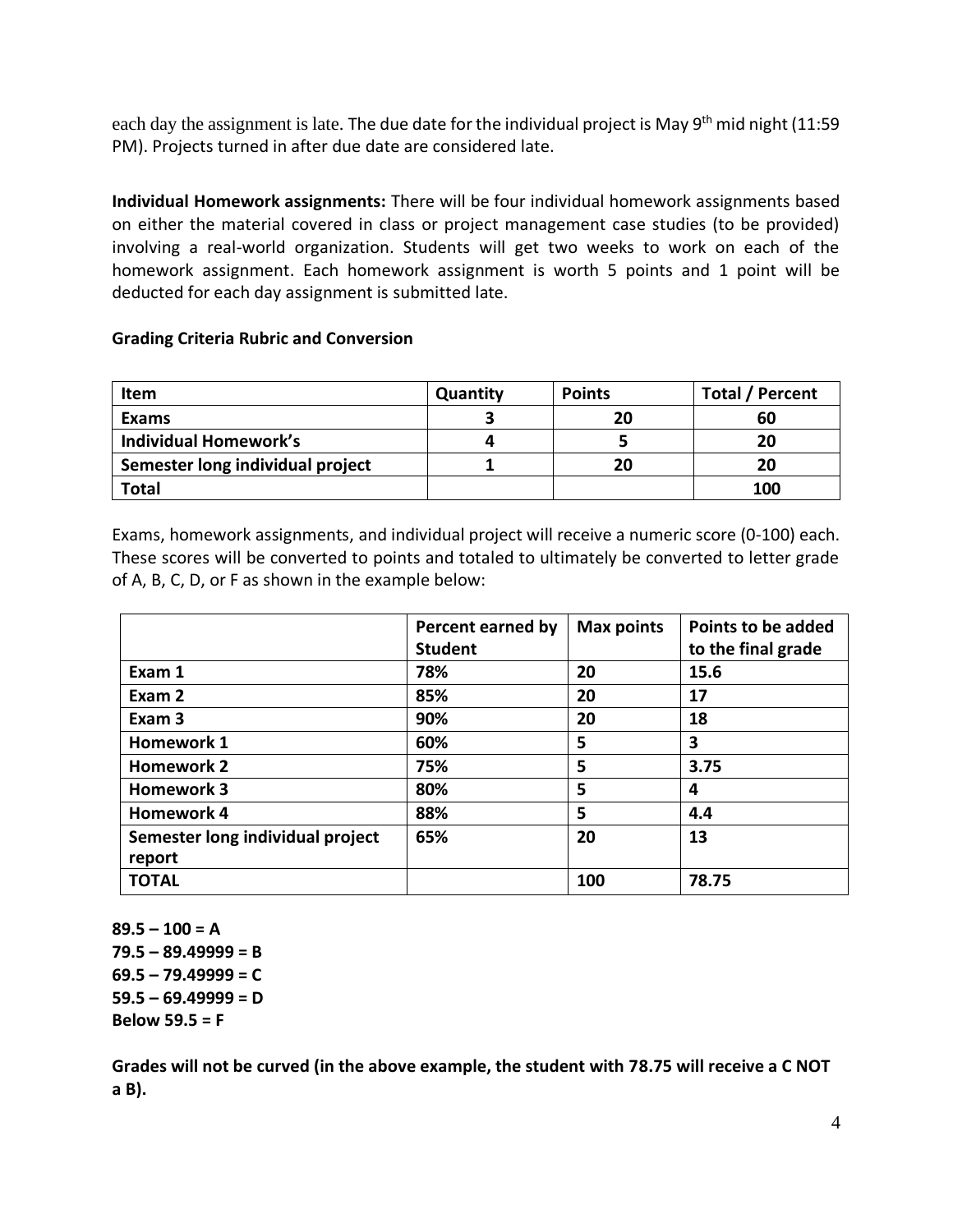### **Posting of Grades**

All student grades will be posted on the Canvas Grade Book and students should monitor their grading status through this tool. Grades will be posted within two weeks after the availability date for homework's. Grades for the exams will be available as soon as students submits the exams. Grades for the project will be available just before posting of the final letter grades.

#### **Grading Policies**

Refer to the late policy for individual homework's and projects above.

#### **COURSE OUTLINE AND CALENDAR**

### **Complete Course Calendar (subject to change)**

| Week                                                                | Dates                                       | Content                          | Readings                          | Assignments    |
|---------------------------------------------------------------------|---------------------------------------------|----------------------------------|-----------------------------------|----------------|
| $\mathbf{1}$                                                        | January 22                                  | Course Welcome, Faculty          | Read Syllabus                     | Homework 1     |
|                                                                     | (face-to-face)                              | introduction, and overview of    | in-depth.                         | available      |
|                                                                     |                                             | course objectives, and           |                                   |                |
|                                                                     |                                             | expectations.                    | Chapter 1                         |                |
|                                                                     |                                             |                                  |                                   |                |
|                                                                     |                                             | Introduction: Why Project        |                                   |                |
|                                                                     |                                             | Management                       |                                   |                |
| $\overline{2}$                                                      | January 29                                  | The organizational context:      | Chapter 2                         |                |
|                                                                     |                                             | Strategy, structure, and culture |                                   |                |
|                                                                     |                                             |                                  |                                   |                |
|                                                                     |                                             |                                  |                                   |                |
| February $2^{nd}$ – Deadline to drop 16-week classes with no record |                                             |                                  |                                   |                |
| 3                                                                   | February 5 <sup>th</sup>                    | Project selection and portfolio  | Chapter 3                         | Homework 1 due |
|                                                                     |                                             | management                       |                                   |                |
|                                                                     |                                             |                                  |                                   |                |
|                                                                     |                                             |                                  |                                   |                |
|                                                                     |                                             | Exam 1                           |                                   |                |
| $\overline{4}$                                                      | February 12 <sup>th</sup><br>(face-to-face) |                                  | Covers chapters 1,<br>$2$ and $3$ |                |
|                                                                     |                                             |                                  |                                   |                |
|                                                                     |                                             |                                  |                                   |                |
| 5                                                                   | February                                    | Leadership and the project       | Chapter 4                         | Homework 2     |
|                                                                     | 19 <sup>th</sup>                            | manager                          |                                   | available      |
|                                                                     |                                             |                                  |                                   |                |
|                                                                     |                                             |                                  |                                   |                |
|                                                                     |                                             |                                  |                                   |                |
|                                                                     |                                             |                                  |                                   |                |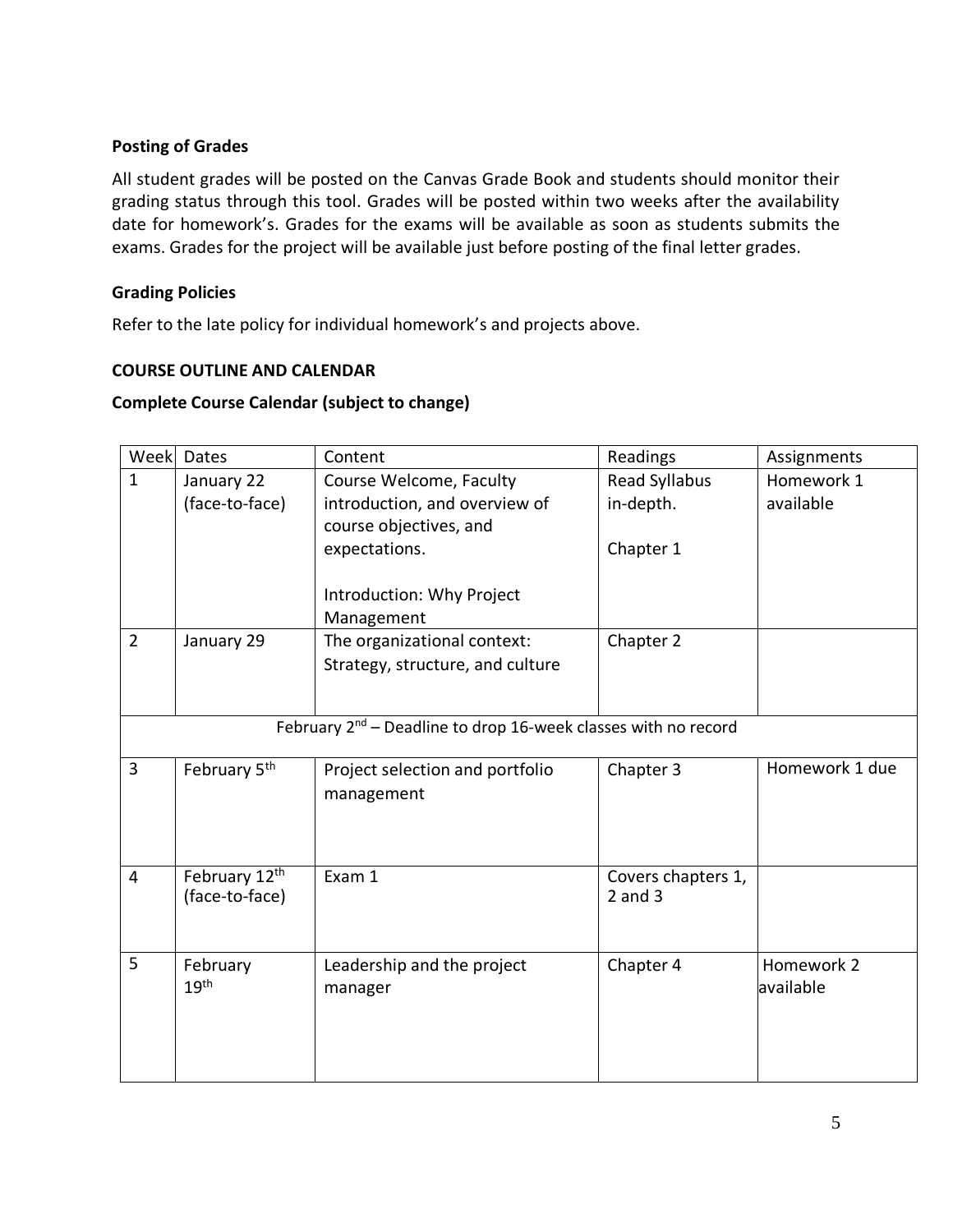| 6                                                                                 | February 26 <sup>th</sup>                                                              | Scope management                                                          | Chapter 5                            |                         |  |
|-----------------------------------------------------------------------------------|----------------------------------------------------------------------------------------|---------------------------------------------------------------------------|--------------------------------------|-------------------------|--|
| $\overline{7}$                                                                    | March 5 <sup>th</sup> (face-<br>to-face)                                               | Project team building, conflict, and<br>negotiation                       | Chapter 6                            | Homework 2 due          |  |
| 8                                                                                 | March 12 <sup>th</sup>                                                                 | <b>Risk Management</b>                                                    | Chapter 7                            |                         |  |
|                                                                                   | March $14^{th}$ to $18^{th}$ – Spring Break (No classes – administrative offices open) |                                                                           |                                      |                         |  |
| March 21 <sup>st</sup> – Class schedule published for summer semester             |                                                                                        |                                                                           |                                      |                         |  |
| 9                                                                                 | March 26 <sup>th</sup>                                                                 | Cost estimation and budgeting                                             | Chapter 8                            | Homework 3<br>available |  |
| 10                                                                                | April $2^{nd}$ (face-to- Exam - 2<br>face)                                             |                                                                           | Covers chapters 4<br>to 8            |                         |  |
| April 4 <sup>th</sup> – Registration opens for summer semester                    |                                                                                        |                                                                           |                                      |                         |  |
| 11                                                                                | April 9 <sup>th</sup>                                                                  | Project scheduling: networks,<br>duration estimation and critical<br>path | Chapter 9                            | Homework 3 due          |  |
| April $8^{th}$ – Deadline to drop 16-week classes with a quit (Q) or withdraw (W) |                                                                                        |                                                                           |                                      |                         |  |
| 12                                                                                | April 16 <sup>th</sup>                                                                 | Project scheduling: lagging,<br>crashing, and activity networks           | Chapter 10                           |                         |  |
| 13                                                                                | April 23rd                                                                             | Resource management                                                       | Chapter 12                           | Homework 4<br>available |  |
| 14                                                                                | April 30th                                                                             | Project evaluation and control                                            | Chapter 13                           |                         |  |
| 15                                                                                | May 7 <sup>th</sup> (face-to-<br>face)                                                 | Project closure and termination                                           | Chapter 14                           | Homework 4 due          |  |
| 17                                                                                | May 13th                                                                               | Exam $-3$ (take home exam)                                                | Covers chapters 9<br>to 14 except 11 |                         |  |
|                                                                                   | May $13th$ – Deadline to withdraw from the University for 16-week classes              |                                                                           |                                      |                         |  |

# **Important University Dates**

*Refer to important university dates from the current Academic Calendar available at: [https://www.tamuct.edu/registrar/academic-calendar.html\]](https://www.tamuct.edu/registrar/academic-calendar.html)*

#### **TECHNOLOGY REQUIREMENTS AND SUPPORT**

Microsoft Project. The University's computer labs are equipped with Microsoft Project software. Students may also download and install this software using their student account (details will be provided via Canvas).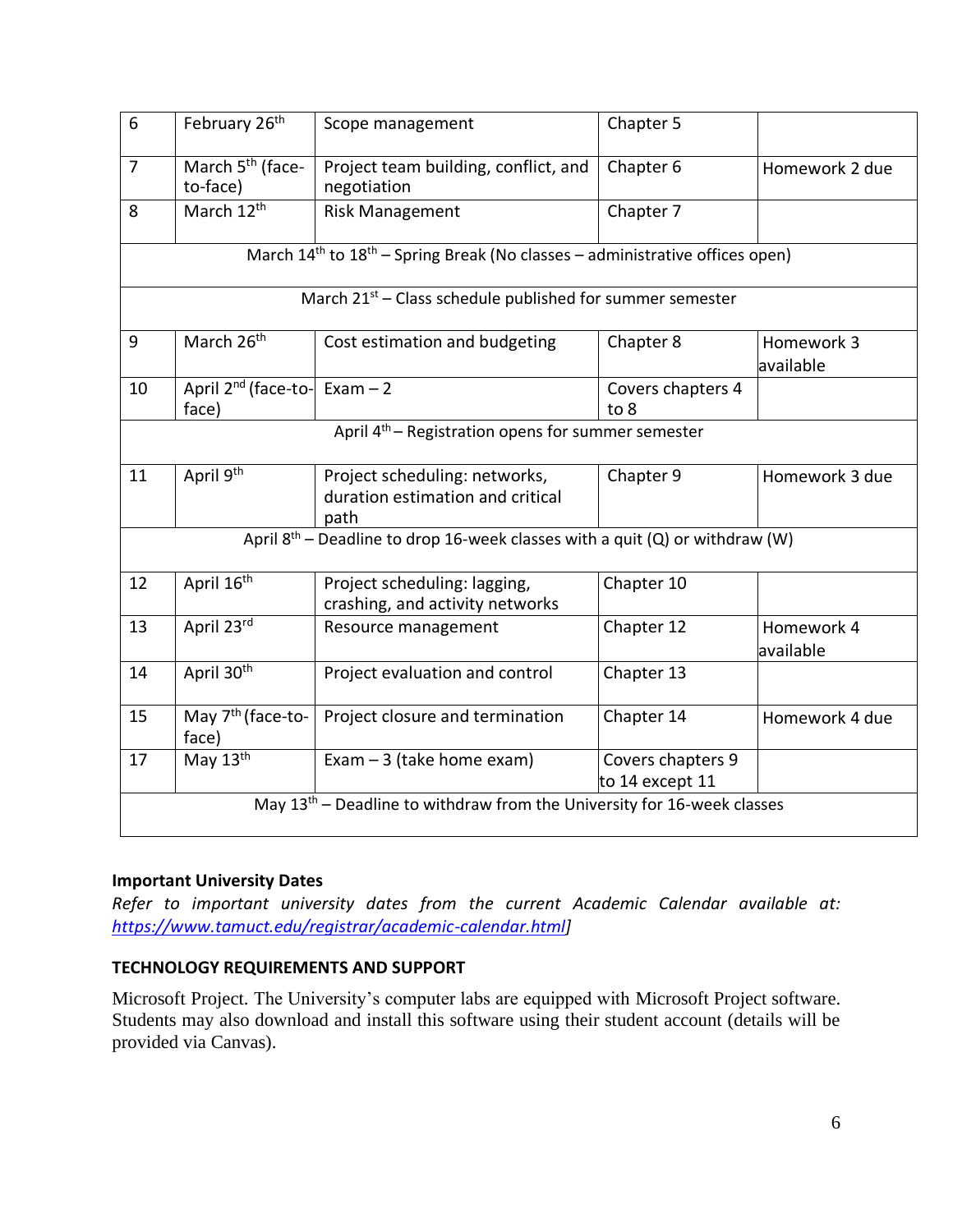### **Technology Requirements**

This course will use the A&M-Central Texas Instructure Canvas learning management system. **We strongly recommend the latest versions of Chrome or Firefox browsers. Canvas no longer supports any version of Internet Explorer.**

Logon to A&M-Central Texas Canvas [https://tamuct.instructure.com/] or access Canvas through the TAMUCT Online link in myCT [https://tamuct.onecampus.com/]. You will log in through our Microsoft portal.

Username: Your MyCT email address. Password: Your MyCT password

### **Canvas Support**

Use the Canvas Help link, located at the bottom of the left-hand menu, for issues with Canvas. You can select "Chat with Canvas Support," submit a support request through "Report a Problem," or call the Canvas support line: 1-844-757-0953.

For issues related to course content and requirements, contact your instructor.

### **Online Proctored Testing**

A&M-Central Texas uses Proctorio for online identity verification and proctored testing. This service is provided at no direct cost to students. If the course requires identity verification or proctored testing, the technology requirements are: Any computer meeting the minimum computing requirements, plus web camera, speaker, and microphone (or headset). Proctorio also requires the Chrome web browser with their custom plug in.

#### **Other Technology Support**

For log-in problems, students should contact Help Desk Central, 24 hours a day, 7 days a week

Email[: helpdesk@tamu.edu](mailto:helpdesk@tamu.edu) Phone: (254) 519-5466 [Web Chat:](http://hdc.tamu.edu/) [http://hdc.tamu.edu] *Please let the support technician know you are an A&M-Central Texas student.*

# **UNIVERSITY RESOURCES, PROCEDURES, AND GUIDELINES**

#### **Drop Policy**

If you discover that you need to drop this class, you must complete the [Drop Request](https://dynamicforms.ngwebsolutions.com/casAuthentication.ashx?InstID=eaed95b9-f2be-45f3-a37d-46928168bc10&targetUrl=https%3A%2F%2Fdynamicforms.ngwebsolutions.com%2FSubmit%2FForm%2FStart%2F53b8369e-0502-4f36-be43-f02a4202f612) Dynamic Form through Warrior Web.

[https://dynamicforms.ngwebsolutions.com/casAuthentication.ashx?InstID=eaed95b9-f2be-45f3-a37d-

46928168bc10&targetUrl=https%3A%2F%2Fdynamicforms.ngwebsolutions.com%2FSubmit%2F Form%2FStart%2F53b8369e-0502-4f36-be43-f02a4202f612].

Faculty cannot drop students; this is always the responsibility of the student. The Registrar's Office will provide a deadline on the Academic Calendar for which the form must be completed. Once you submit the completed form to the Registrar's Office, you must go into Warrior Web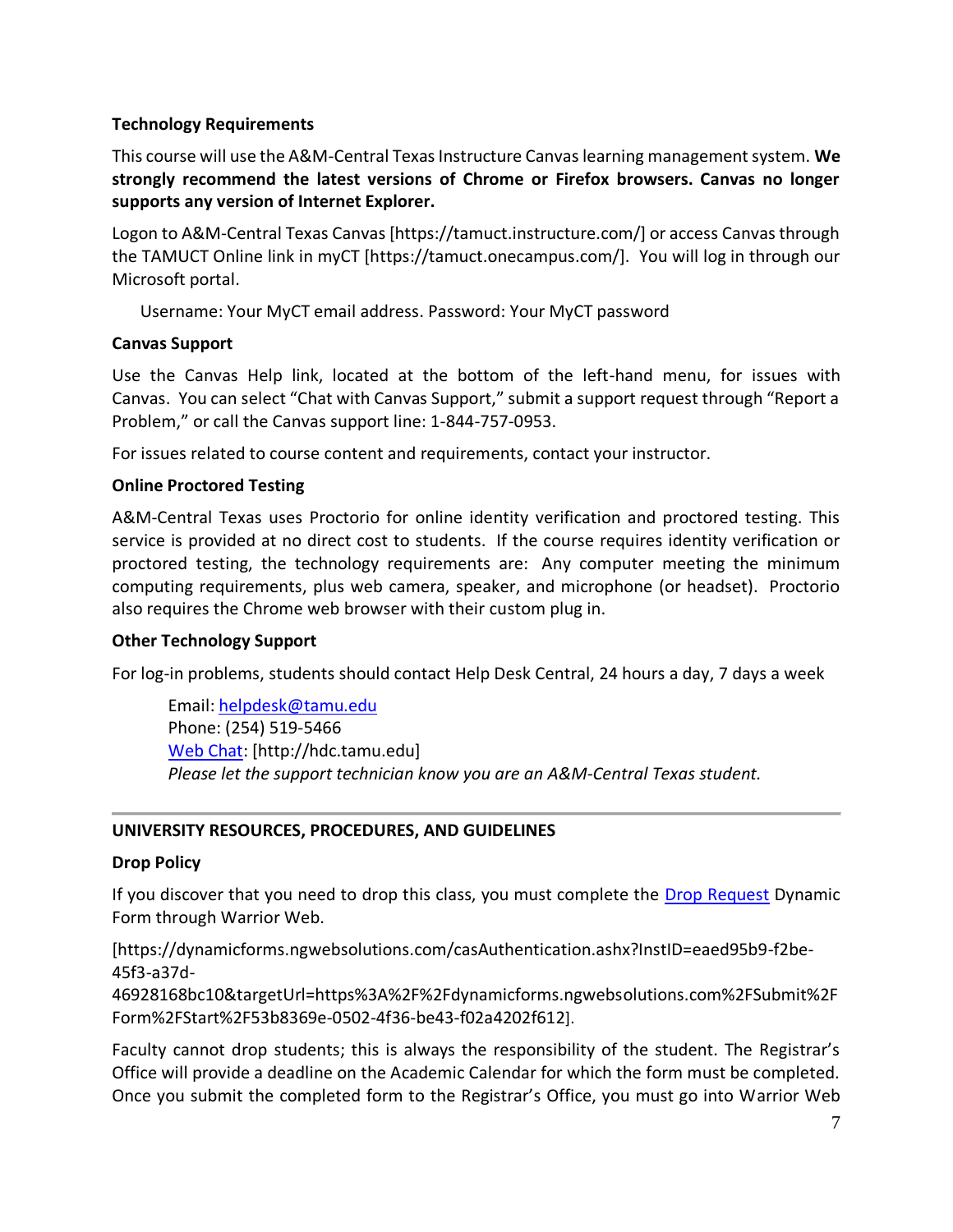and confirm that you are no longer enrolled. If you still show as enrolled, FOLLOW-UP with the Registrar's Office immediately. You are to attend class until the procedure is complete to avoid penalty for absence. Should you miss the drop deadline or fail to follow the procedure, you will receive an F in the course, which may affect your financial aid and/or VA educational benefits.

# **Academic Integrity**

Texas A&M University-Central Texas values the integrity of the academic enterprise and strives for the highest standards of academic conduct. A&M-Central Texas expects its students, faculty, and staff to support the adherence to high standards of personal and scholarly conduct to preserve the honor and integrity of the creative community. Any deviation by students from this expectation may result in a failing grade for the assignment and potentially a failing grade for the course. All academic misconduct concerns will be referred to the Office of Student Conduct. When in doubt on collaboration, citation, or any issue, please contact your instructor before taking a course of action.

For more [information](https://nam04.safelinks.protection.outlook.com/?url=https%3A%2F%2Fwww.tamuct.edu%2Fstudent-affairs%2Fstudent-conduct.html&data=04%7C01%7Clisa.bunkowski%40tamuct.edu%7Ccfb6e486f24745f53e1a08d910055cb2%7C9eed4e3000f744849ff193ad8005acec%7C0%7C0%7C637558437485252160%7CUnknown%7CTWFpbGZsb3d8eyJWIjoiMC4wLjAwMDAiLCJQIjoiV2luMzIiLCJBTiI6Ik1haWwiLCJXVCI6Mn0%3D%7C1000&sdata=yjftDEVHvLX%2FhM%2FcFU0B99krV1RgEWR%2BJ%2BhvtoR6TYk%3D&reserved=0) regarding the Student Conduct process, [https://www.tamuct.edu/student-affairs/student-conduct.html].

If you know of potential honor violations by other students, you may [submit](https://nam04.safelinks.protection.outlook.com/?url=https%3A%2F%2Fcm.maxient.com%2Freportingform.php%3FTAMUCentralTexas%26layout_id%3D0&data=04%7C01%7Clisa.bunkowski%40tamuct.edu%7Ccfb6e486f24745f53e1a08d910055cb2%7C9eed4e3000f744849ff193ad8005acec%7C0%7C0%7C637558437485262157%7CUnknown%7CTWFpbGZsb3d8eyJWIjoiMC4wLjAwMDAiLCJQIjoiV2luMzIiLCJBTiI6Ik1haWwiLCJXVCI6Mn0%3D%7C1000&sdata=CXGkOa6uPDPX1IMZ87z3aZDq2n91xfHKu4MMS43Ejjk%3D&reserved=0) a report, [https://cm.maxient.com/reportingform.php?TAMUCentralTexas&layout\_id=0].

# **Academic Accommodations**

At Texas A&M University-Central Texas, we value an inclusive learning environment where every student has an equal chance to succeed and has the right to a barrier-free education. The Warrior Center for Student Success, Equity and Inclusion is responsible for ensuring that students with a disability receive equal access to the university's programs, services and activities. If you believe you have a disability requiring reasonable accommodations, please contact the Office of Access and Inclusion, WH-212; or call (254) 501-5836. Any information you provide is private and confidential and will be treated as such.

For more information, please visit our [Access & Inclusion](https://tamuct.instructure.com/courses/717) Canvas page (log-in required) [https://tamuct.instructure.com/courses/717]

# **Important information for Pregnant and/or Parenting Students**

Texas A&M University-Central Texas supports students who are pregnant and/or parenting. In accordance with requirements of Title IX and related guidance from US Department of Education's Office of Civil Rights, the Dean of Student Affairs' Office can assist students who are pregnant and/or parenting in seeking accommodations related to pregnancy and/or parenting. Students should seek out assistance as early in the pregnancy as possible. For more information, please visit [Student Affairs](https://www.tamuct.edu/student-affairs/pregnant-and-parenting-students.html) [https://www.tamuct.edu/student-affairs/pregnant-and-parentingstudents.html]. Students may also contact the institution's Title IX Coordinator. If you would like to read more about these [requirements and guidelines](http://www2.ed.gov/about/offices/list/ocr/docs/pregnancy.pdf) online, please visit the website [http://www2.ed.gov/about/offices/list/ocr/docs/pregnancy.pdf].

Title IX of the Education Amendments Act of 1972 prohibits discrimination on the basis of sex and gender–including pregnancy, parenting, and all related conditions. A&M-Central Texas is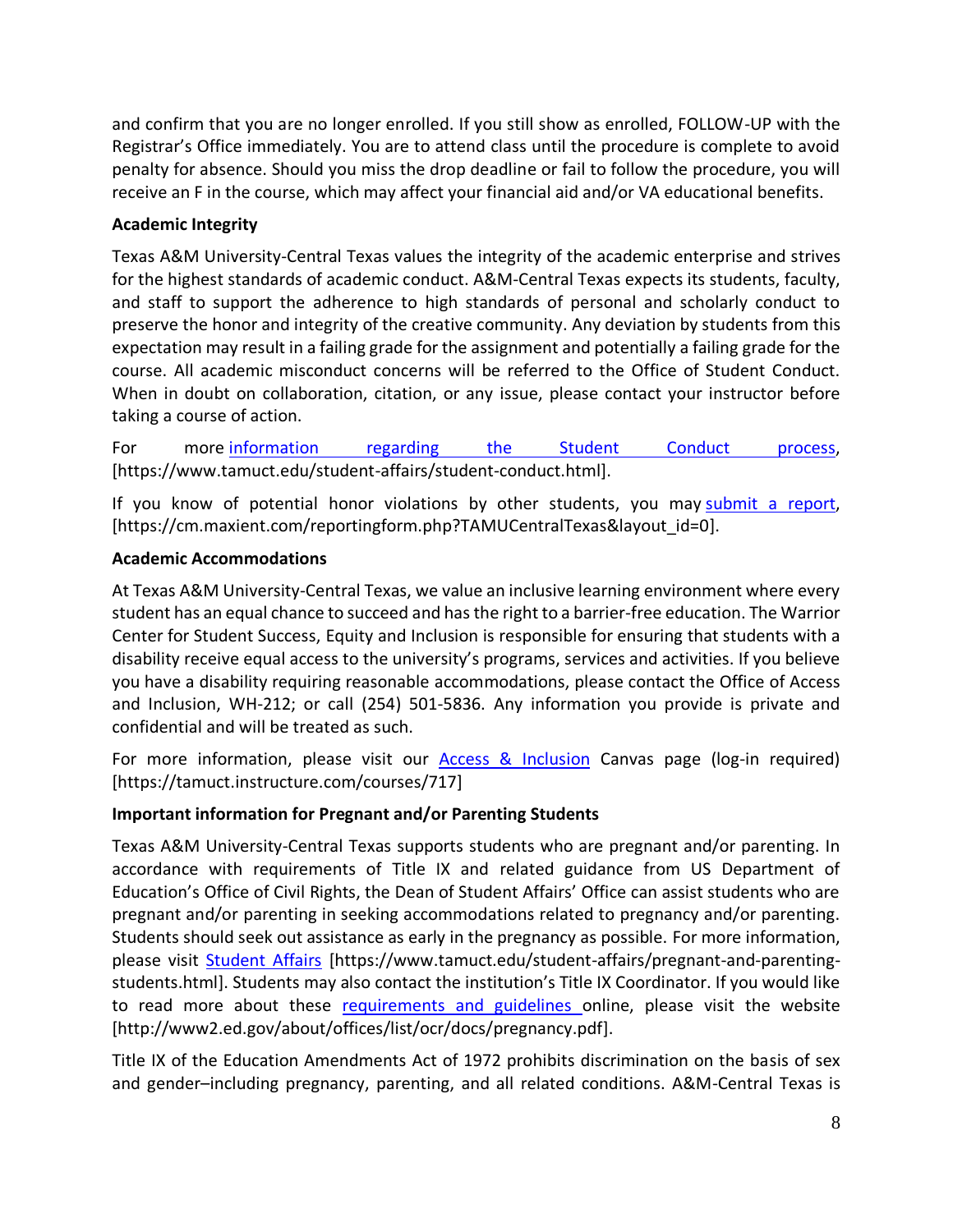able to provide flexible and individualized reasonable accommodation to pregnant and parenting students. All pregnant and parenting students should contact the Associate Dean in the Division of Student Affairs at (254) 501-5909 to seek out assistance. Students may also contact the University's Title IX Coordinator.

### **Tutoring**

Tutoring is available to all A&M-Central Texas students, both virtually and in-person. Student success coaching is available online upon request.

If you have a question, are interested in becoming a tutor, or in need of success coaching contact the Warrior Center for Student Success, Equity and Inclusion at (254) 501-5836, visit the Warrior Center at 212 Warrior Hall, or by emailing [WarriorCenter@tamuct.edu.](mailto:WarriorCenter@tamuct.edu)

To schedule tutoring sessions and view tutor availability, please visit Tutor [Matching](https://nam04.safelinks.protection.outlook.com/?url=http%3A%2F%2Fwww.tutormatchingservices.com%2FTAMUCT&data=04%7C01%7Clisa.bunkowski%40tamuct.edu%7C886784139069461670c308d9aa01f55e%7C9eed4e3000f744849ff193ad8005acec%7C0%7C0%7C637727747643427346%7CUnknown%7CTWFpbGZsb3d8eyJWIjoiMC4wLjAwMDAiLCJQIjoiV2luMzIiLCJBTiI6Ik1haWwiLCJXVCI6Mn0%3D%7C3000&sdata=D%2F8HN2bUT1lLPfs5qSqKYlwh8a7pZVy7isM2gppluQE%3D&reserved=0) [Services](https://nam04.safelinks.protection.outlook.com/?url=http%3A%2F%2Fwww.tutormatchingservices.com%2FTAMUCT&data=04%7C01%7Clisa.bunkowski%40tamuct.edu%7C886784139069461670c308d9aa01f55e%7C9eed4e3000f744849ff193ad8005acec%7C0%7C0%7C637727747643427346%7CUnknown%7CTWFpbGZsb3d8eyJWIjoiMC4wLjAwMDAiLCJQIjoiV2luMzIiLCJBTiI6Ik1haWwiLCJXVCI6Mn0%3D%7C3000&sdata=D%2F8HN2bUT1lLPfs5qSqKYlwh8a7pZVy7isM2gppluQE%3D&reserved=0) [https://tutormatchingservice.com/TAMUCT] or visit the Tutoring Center in 111 Warrior Hall.

Chat live with a remote tutor 24/7 for almost any subject from on your computer! Tutor.com is an online tutoring platform that enables A&M-Central Texas students to log in and receive online tutoring support at no additional cost. This tool provides tutoring in over 40 subject areas except writing support. Access Tutor.com through Canvas.

### **University Writing Center**

University Writing Center: Located in Warrior Hall 416, the University Writing Center (UWC) at Texas A&M University–Central Texas (A&M–Central Texas) is a free service open to all A&M– Central Texas students. For the Spring 2022 semester, the hours of operation are from 10:00 a.m.-5:00 p.m. Monday thru Thursday in Warrior Hall 416 (with online tutoring available every hour as well) with satellite hours available online only Monday thru Thursday from 6:00-9:00 p.m. and Saturday 12:00-3:00 p.m.

Tutors are prepared to help writers of all levels and abilities at any stage of the writing process. While tutors will not write, edit, or grade papers, they will assist students in developing more effective composing practices. By providing a practice audience for students' ideas and writing, our tutors highlight the ways in which they read and interpret students' texts, offering guidance and support throughout the various stages of the writing process. In addition, students may work independently in the UWC by checking out a laptop that runs the Microsoft Office suite and connects to WIFI, or by consulting our resources on writing, including all of the relevant style guides. Whether you need help brainstorming ideas, organizing an essay, proofreading, understanding proper citation practices, or just want a quiet place to work, the UWC is here to help!

Students may arrange a one-to-one session with a trained and experienced writing tutor by making an appointment via [WCOnline](https://tamuct.mywconline.com/) [https://tamuct.mywconline.com/]. In addition, you can email Dr. Bruce Bowles Jr. at bruce.bowles@tamuct.edu if you have any questions about the UWC, need any assistance with scheduling, or would like to schedule a recurring appointment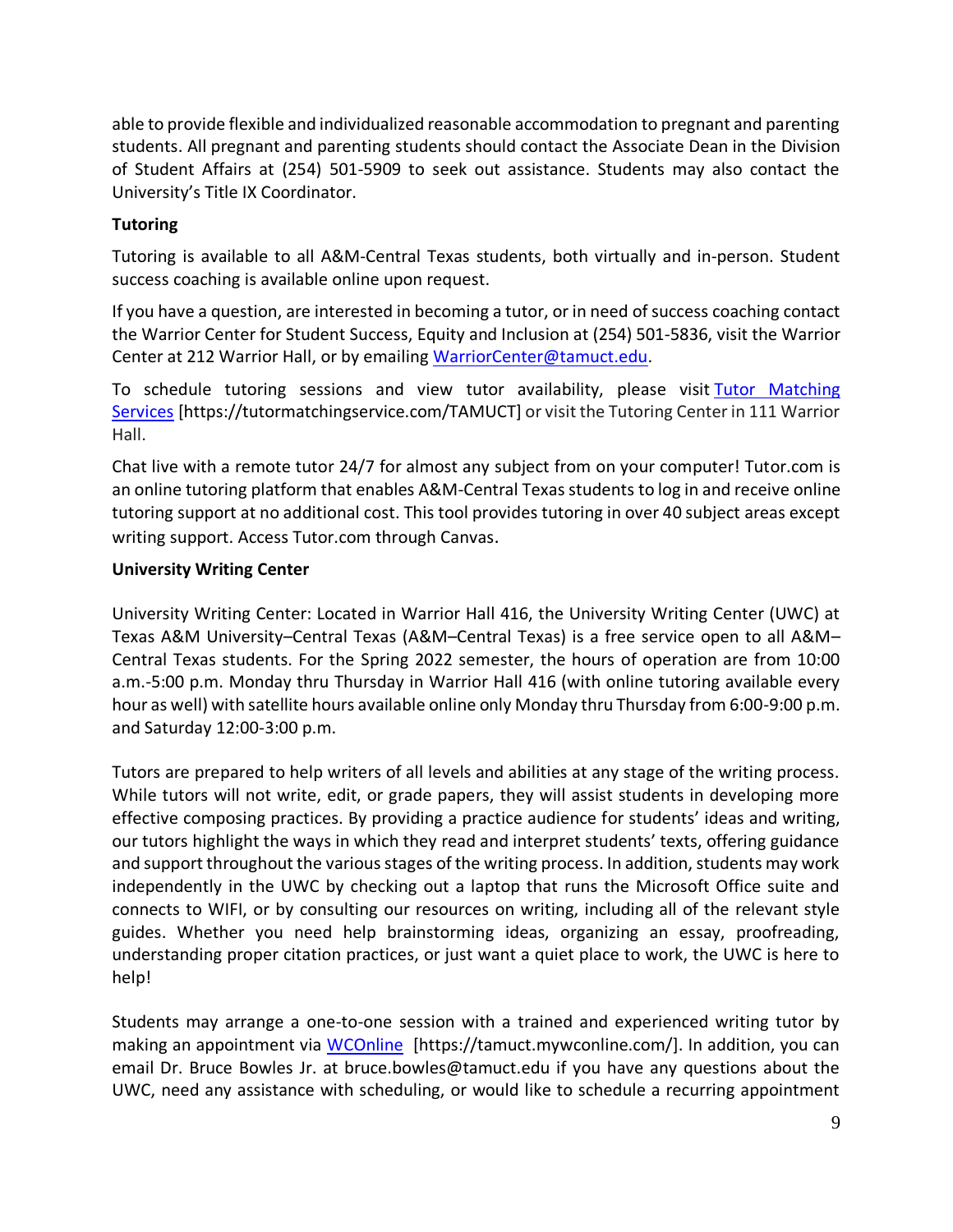with your favorite tutor by making an appointment via [WCOnline](https://tamuct.mywconline.com/) [https://tamuct.mywconline.com/]. In addition, you can email Dr. Bruce Bowles Jr. at bruce.bowles@tamuct.edu if you have any questions about the UWC, need any assistance with scheduling, or would like to schedule a recurring appointment with your favorite tutor.

# **University Library**

The University Library provides many services in support of research across campus and at a distance. We offer over 200 electronic databases containing approximately 400,000 eBooks and 82,000 journals, in addition to the 96,000 items in our print collection, which can be mailed to students who live more than 50 miles from campus. Research guides for each subject taught at A&M-Central Texas are available through our website to help students navigate these resources. On campus, the library offers technology including cameras, laptops, microphones, webcams, and digital sound recorders.

Research assistance from a librarian is also available 24 hours a day through our online chat service, and at the reference desk when the library is open. Research sessions can be scheduled for more comprehensive assistance, and may take place virtually through WebEx, Microsoft Teams or in-person at the library. Schedule an [appointment](https://nam04.safelinks.protection.outlook.com/?url=https%3A%2F%2Ftamuct.libcal.com%2Fappointments%2F%3Fg%3D6956&data=04%7C01%7Clisa.bunkowski%40tamuct.edu%7Cde2c07d9f5804f09518008d9ab7ba6ff%7C9eed4e3000f744849ff193ad8005acec%7C0%7C0%7C637729369835011558%7CUnknown%7CTWFpbGZsb3d8eyJWIjoiMC4wLjAwMDAiLCJQIjoiV2luMzIiLCJBTiI6Ik1haWwiLCJXVCI6Mn0%3D%7C3000&sdata=KhtjgRSAw9aq%2FoBsB6wyu8b7PSuGN5EGPypzr3Ty2No%3D&reserved=0) [here](https://nam04.safelinks.protection.outlook.com/?url=https%3A%2F%2Ftamuct.libcal.com%2Fappointments%2F%3Fg%3D6956&data=04%7C01%7Clisa.bunkowski%40tamuct.edu%7Cde2c07d9f5804f09518008d9ab7ba6ff%7C9eed4e3000f744849ff193ad8005acec%7C0%7C0%7C637729369835011558%7CUnknown%7CTWFpbGZsb3d8eyJWIjoiMC4wLjAwMDAiLCJQIjoiV2luMzIiLCJBTiI6Ik1haWwiLCJXVCI6Mn0%3D%7C3000&sdata=KhtjgRSAw9aq%2FoBsB6wyu8b7PSuGN5EGPypzr3Ty2No%3D&reserved=0) [https://tamuct.libcal.com/appointments/?g=6956]. Assistance may cover many topics, including how to find articles in peer-reviewed journals, how to cite resources, and how to piece together research for written assignments.

Our 27,000-square-foot facility on the A&M-Central Texas main campus includes student lounges, private study rooms, group work spaces, computer labs, family areas suitable for all ages, and many other features. Services such as interlibrary loan, TexShare, binding, and laminating are available. The library frequently offers workshops, tours, readings, and other events. For more information, please visit our Library [website](https://nam04.safelinks.protection.outlook.com/?url=https%3A%2F%2Ftamuct.libguides.com%2Findex&data=04%7C01%7Clisa.bunkowski%40tamuct.edu%7C7d8489e8839a4915335f08d916f067f2%7C9eed4e3000f744849ff193ad8005acec%7C0%7C0%7C637566044056484222%7CUnknown%7CTWFpbGZsb3d8eyJWIjoiMC4wLjAwMDAiLCJQIjoiV2luMzIiLCJBTiI6Ik1haWwiLCJXVCI6Mn0%3D%7C1000&sdata=2R755V6rcIyedGrd4Os5rkgn1PvhHKU3kUV1vBKiHFo%3D&reserved=0) [http://tamuct.libguides.com/index].

# **OPTIONAL POLICY STATEMENTS**

# **A Note about Sexual Violence at A&M-Central Texas**

Sexual violence is a serious safety, social justice, and public health issue. The university offers support for anyone struggling with these issues. University faculty are mandated reporters, so if someone discloses that they were sexually assaulted (or a victim of Domestic/Dating Violence or Stalking) while a student at TAMUCT, faculty members are required to inform the Title IX Office. If you want to discuss any of these issues confidentially, you can do so through Student Wellness and Counseling (254-501-5955) located on the second floor of Warrior Hall (207L).

Sexual violence can occur on our campus because predators often feel emboldened, and victims often feel silenced or shamed. It is incumbent on ALL of us to find ways to actively create environments that tell predators we don't agree with their behaviors and tell survivors we will support them. Your actions matter. Don't be a bystander; be an agent of change. For additional information on campus policy and resources visit the [Title IX webpage](https://www.tamuct.edu/compliance/titleix.html) [\[https://www.tamuct.edu/compliance/titleix.html\]](https://www.tamuct.edu/compliance/titleix.html).